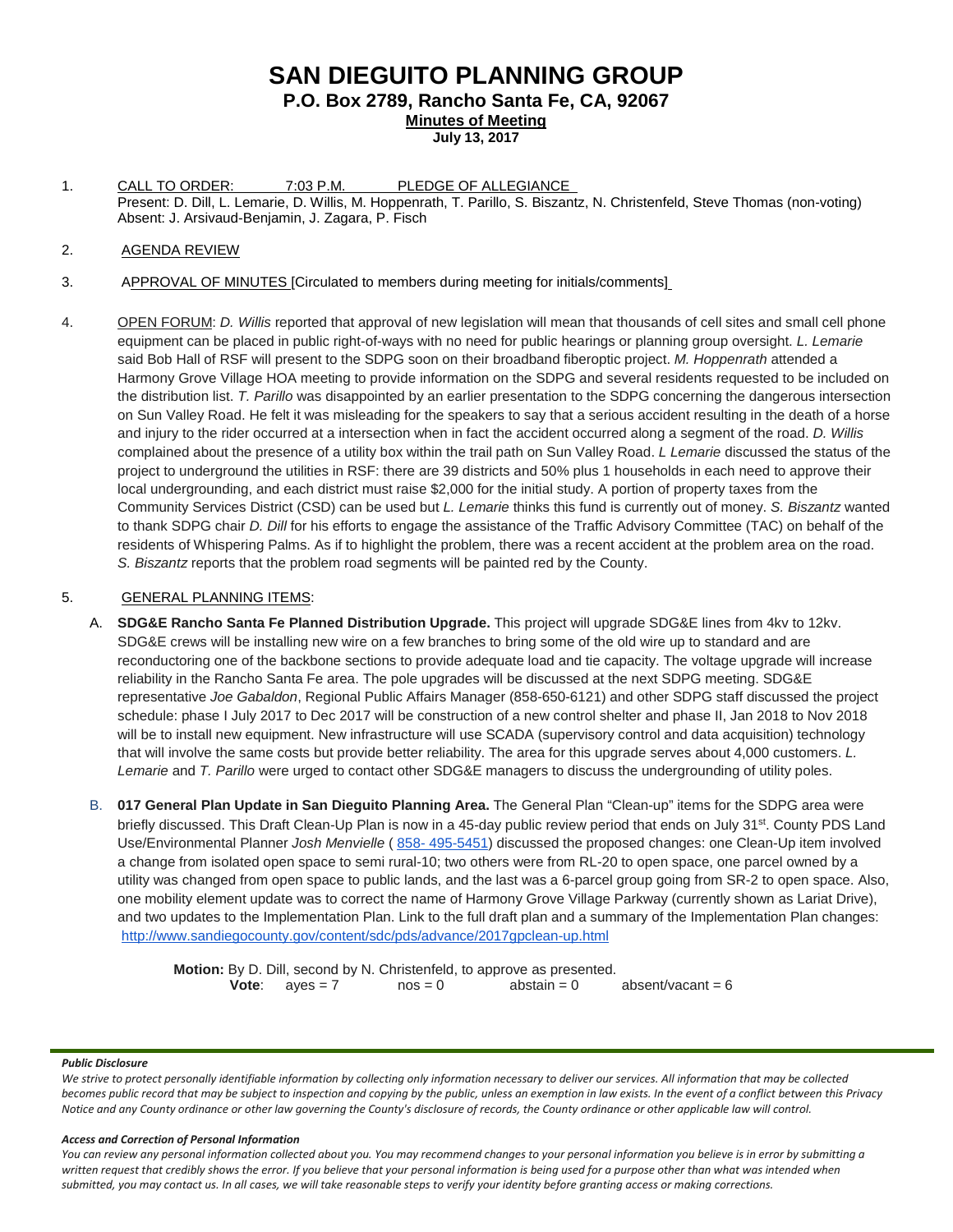## 6. MAJOR PROJECTS AND LAND USE ITEMS:

- A. **PDS2016-TPM-21243, APN 265-260-20-00**. Tentative parcel map proposal to split existing 9.32 acre lot into 2 lots. Existing property contains ~13,000 sf main house and ~2,100 sf guest house. Application would provide a 2.86 acre lot with grading and utilities to create buildable pad near existing guest house. 18181 Via Roswitha, Rancho Santa Fe. Owner: Thomas Powell; Applicant's representative: Matt De Vincenzo, 858-597-2001; PDS Planner: Don Kraft, 858-694-3856; SDPG member: Tim Parillo, [415-238-6961.](tel:415-238-6961) **Continued to Aug 10th**
- B. **PDS2017-TM-5456TE Cielo De Lusardi Tentative Map Time Extension.** Proposed 19 lot subdivision on 270 acres, Lots 1-18 are single family residential and Lot 19 is a condominium lot for 19 air space units, located within the Rancho Cielo Estates, at end of Avenida Barranca, south of Cerro Del Sol and east of Via Dora, APNs 265-300-02, 265-300-03, 265-300- 05. Owner: Cielo 182 LLC & Lavender Hill Ranch LLC, [760-744-3133;](tel:(760)%20744-3133) Project Representative: Michael Levin, Excel Engineering, [760-745-8118;](tel:(760)%20745-8118) PDS Planner: Heather Steven, [858-495-5802;](tel:(858)%20495-5802) SDPG Member: Doug Dill, [760-736-4333.](tel:(760)%20736-4333) *D. Dill* will continue this item until the County can investigate the failure of the affected homes and provide more information to the group. *Continued to Aug 10th*
- C. **PDS2017-TM-5278TE Anderson Tentative Map Time Extension.** One 18.98 parcel proposed subdivision into 5 lots ranging from 2 to 8 acres, located at 20252 Elfin Forest Road, Elfin Forest, CA 92029, APN 679-100-12. Applicant: Eric Anderson, 760-471-1464; Project Contact: KARN Engineering & Surveying, Inc., 760-728-1134; PDS Planner: Lori V. Radcliffe-Meyers, 858-495-5340; SDPG Member: Doug Dill, 760-736-4333. *Continued to Aug 10th*
- D. **PDS2016-MUP-16-016, APN 267-161-05.** Application for major use permit to install 12 panel antennas, 9 RRUs and 5 Raycaps within a new 41' tall monoeucalyptus at 17576 Via Del Bravo, Rancho Santa Fe, to allow T-Mobile to relocate their antennas from a monopalm. Owner Crown Castle – Laura Whitten; Applicant Verizon Wireless, contact Jill Cleveland, Plancom Inc, [760-716-4833;](tel:(760)%20716-4833) PDS Planner: Morgan Norville, [Morgan.Norville@sdcounty.ca.gov,](mailto:Morgan.Norville@sdcounty.ca.gov) [858-495-5329;](tel:(858)%20495-5329) SDPG member: Don Willis, [858-922-4227.](tel:(858)%20922-4227) *Continued to Aug 10th*
- E. **PDS2017-AD-17-019 Phillips Barn Administrative Permit.** Located at 9556 Del Dios Highway in proximity to Mt. Israel Road and Rancho Drive, APN 272-160-70-00. Proposed oversized structure; exceeds 24-foot height requirement and 25% square foot limit for detached accessory building. Owner: Jeff Phillips, [858-232-2352;](tel:(858)%20232-2352) Applicant Contact: Patrick Kornman, [858-792-5906;](tel:(858)%20792-5906) PDS Planner: Sean Oberbauer, [858-495-5747;](tel:(858)%20495-5747) SDPG member: Nicholas Christenfeld, [760-741-](tel:(760)%20741-1953) [1953.](tel:(760)%20741-1953) The group believed that the barn was well designed and matched the existing house. The barn would be hidden from view by existing vegetation and topography, and there were no complaints from the neighbors.

**Motion:** By N. Christenfeld, **second** by T. Parillo, to approve as presented.<br> **Vote:** aves = 7 nos = 0 abstain = 0 absent/vacant = 6 **Vote:**  $ayes = 7$   $nos = 0$   $abstain = 0$ 

F. **Hamerslag Tentative Parcel Map; PDS2015-TPM-21232; PDS2015-ER-15-08-023** Public Disclosure Notice Intent to Adopt Findings Pursuant to Section 15183 of the California Environmental Quality Act (CEQA). Public Review ends on July 21, 2017. Project consists of lot split to create 2 lots on 7.13 acres located at 17445 Via de Fortuna, Rancho Santa Fe. APN 266-110-04-00 Applicant: Michael Smith for Steve & Jean Hamerslag, [858-259-8212 x110;](tel:(858)%20259-8212) PDS Planner: Marisa Smith, [858-694-2621;](tel:(858)%20694-2621) SDPG Member: Tim Parillo, [415-238-6961.](tel:(415)%20238-6961)

> **Motion:** By D. Dill, **second** by T. Parillo. After review of notes, the group has no comments to be submitted. **Vote:**  $a$  ves = 7  $a$  nos = 0  $a$  abstain = 0  $a$  absent/vacant = 6

G. **PDS 2017-STP-17-012. Bridges lot 44.** APN 264-650-04. Continuation/follow-up of item 6D from June 2017 meeting. One story single family residence with attached garages and detached guest houses. Owner- Cape Point Development, Applicant Representative: Karl Voigtlander (Mark Radford Architect) [760-432-0348;](mailto:760-432-0348) PDS Planner: Michelle Chan [858-495-5428;](tel:%28858%29%20495-5428) SDPG member: Joe Zagara, [858-756-4211.](tel:(858)%20756-4211) Several errors in the original documentation were corrected.

> **Motion:** By D. Dill, **second** by L. Lemarie, to approve as presented.<br>**Vote:** aves = 7 nos = 0 abstain = 0  $ayes = 7$   $nos = 0$   $abstain = 0$   $absent/vacant = 6$

#### *Public Disclosure*

*We strive to protect personally identifiable information by collecting only information necessary to deliver our services. All information that may be collected becomes public record that may be subject to inspection and copying by the public, unless an exemption in law exists. In the event of a conflict between this Privacy Notice and any County ordinance or other law governing the County's disclosure of records, the County ordinance or other applicable law will control.*

#### *Access and Correction of Personal Information*

*You can review any personal information collected about you. You may recommend changes to your personal information you believe is in error by submitting a*  written request that credibly shows the error. If you believe that your personal information is being used for a purpose other than what was intended when *submitted, you may contact us. In all cases, we will take reasonable steps to verify your identity before granting access or making corrections.*